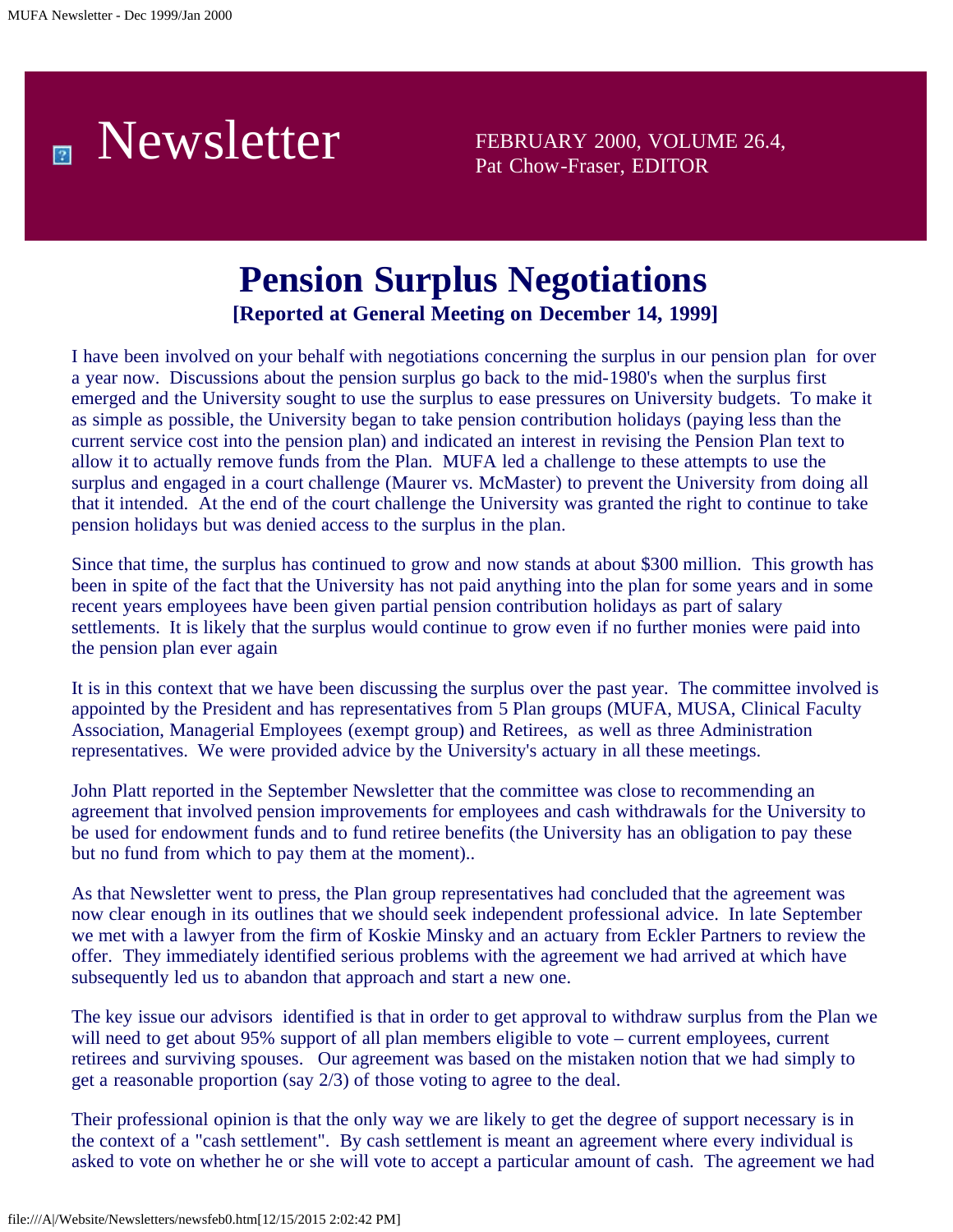reached was quite complex and failed to benefit every individual in an equitable manner. Cash is simple and a reasonably equitable form for distribution is available. The cash may come in a tax sheltered form, but the essential thing is that it can be taken as cash. Pension improvements by their nature defer taxes until receipt so it will be a challenge to us to try to devise a tax efficient scheme.

As a consequence of the view of our advisors that we need to look at cash deals, we have been examining such possibilities for the last few weeks. We do not as yet have a specific offer from the Administration, and do not expect one before mid to late January, so I am not in a position to outline any possibilities to you. However, what I can say is that we have been advised that the most equitable settlement would be one in which individuals were offered a payment in proportion to their share of liabilities in the Plan (basically the amount owed to them). This seems about as equitable an approach as is possible. Individuals will benefit according to the amount "owed" them from the pension plan at the time of distribution.

The only other method of distribution that has been used in like circumstances is a contribution based method. That is, distribute according to accumulated contributions. In this approach, though, it is necessary to adjust for pensions received. Suppose two individuals have each contributed the same amount but one retired earlier and already has received \$50,000 from the Plan while the other has yet to receive any benefit. Clearly it would be inequitable without an adjustment. Even with adjustments, however, there are other difficulties with the contribution based approach, not the least of which is that it requires more data, and data which may not be readily available. It would be misleading, however, to suggest that the liability distribution method is without flaws, though it seems to be the better of the two approaches available.

I know the question burning in your minds is how much cash are we talking about and I know you won't let me leave without getting some indication of the magnitude involved? Suppose we are distributing \$60 million to employees/retirees and someone had an average share of the liabilities, then if there are 4000 plan members, the rough share would be worth  $(\text{$60m/4000} =) \text{ $15,000}$ . Our consultants indicate, in fact, that about \$150 million in cash could be withdrawn from the pension plan in any agreement so we might be talking \$75 million rather than the \$60 million in the example above. Also, the 4000 is a very rough estimate of the Plan members.

Finally, let me say a few words about timetable. First we must get an agreement with the Administration. Their lawyers have indicated that they are unlikely to get something to us until the latter part of January. If we reached an agreement almost immediately, which I have to think is unlikely, it is possible that we could gear up for a vote this spring. However, there will be considerable work to do before a vote and the requirements of getting 95 plus percent means we must ensure there are no slip-ups. It will be tight to get a vote by mid-May, in my view, and if we don't vote by mid-May, I can't see a vote happening before the fall when faculty have returned to campus. Once the vote is complete and the University through the Board of Governors has approved the agreement, we will need to take the matter to the Financial Services Commission of Ontario. Realistically, a pay out is probably a year away, in my view.

Les Robb

### Tip for Married Faculty Considering Retirement

If your spouse has a good benefit plan at her or his own place of work, it may be that you have not paid much attention to whether your benefits are set up as "family coverage" or "single coverage". As you approach retirement, this is something that it would be best for you to review. McMaster continues to pay all the premiums on medical and dental benefits into retirement while other plans may require the plan member to take over some or all of the cost. Your coverage continues in the form it is in on the date of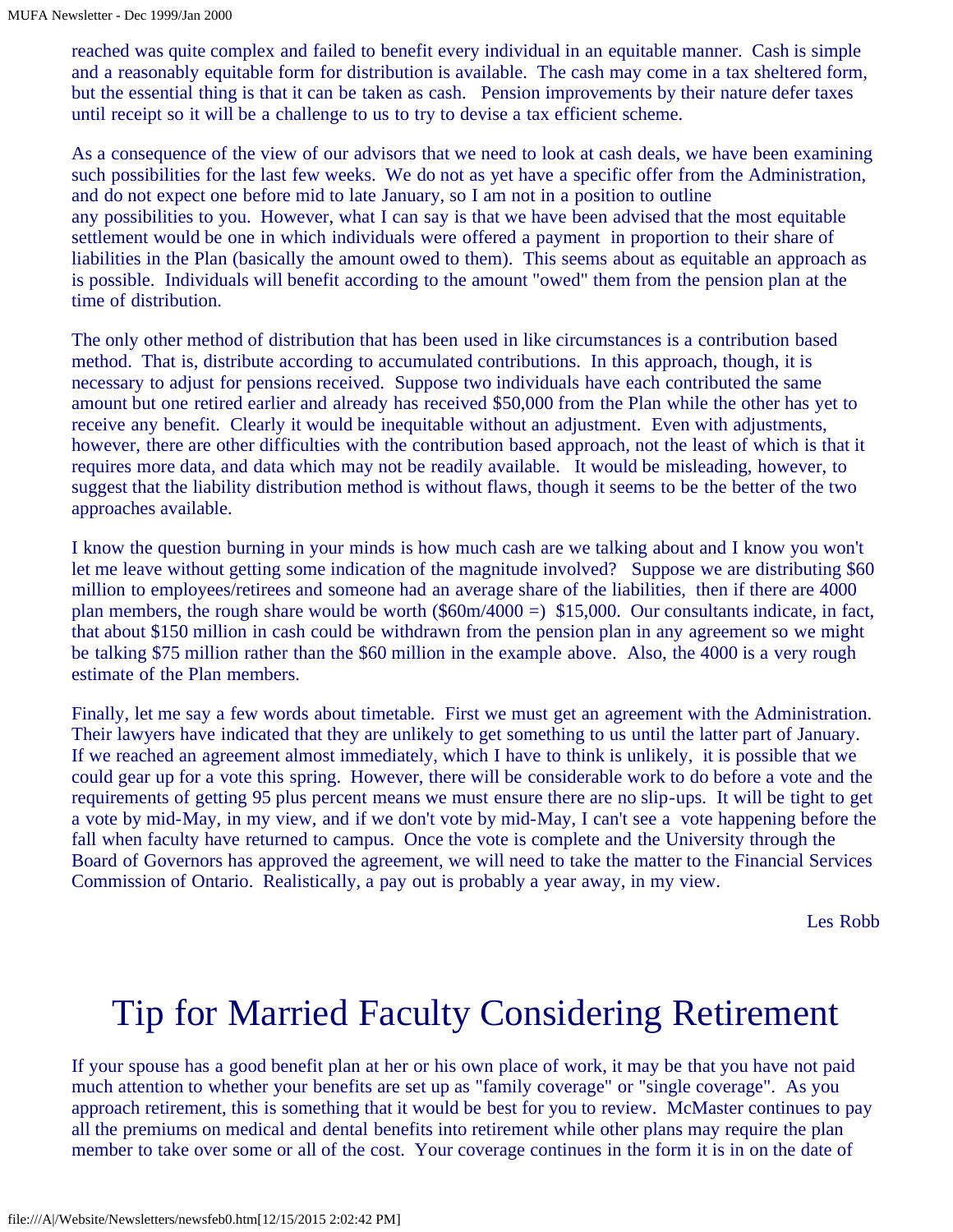retirement — if you have single coverage at that date you will continue to have single coverage. The message is clear — switch to family coverage before retirement or, better yet, right now. There is no reason not to do so (though there was once a reason to do so when we paid our own OHIP premiums). You might think you are doing McMaster a good turn by registering for "single" coverage. You are not. It is true that family coverage is more expensive to buy from an insurance company. But McMaster selfinsures. Insurance companies only manage the plan for us.

A recent experience might help to convince you this is a matter worth checking into. A faculty member who took the early retirement package last year recently discovered that his spouse no longer had any medical coverage. His spouse had a very good plan of her own and always used that plan so the faculty member never paid much attention to how his coverage was set up. On retirement, his spouse took a cash "termination benefit" from her employer rather than a pension. By doing this, however, she lost her own medical coverage. As the McMaster employee had only single coverage at retirement, this is what he kept after retirement. The moral of the story: check your coverage now.

> Les Robb Professor of Economics

## **Mini-Holiday from Dues Payments**

Once again MUFA members will see slightly larger February and March paycheques. At its regular meeting on February 3, 2000, the Executive of the McMaster University Faculty Association voted unanimously to reduce the mill rate from 5.3 to 1.5 for the months of February and March ONLY. A surplus of income over expenditures for this fiscal year is projected in the Nine-Month Budget review 1999/2000. In addition, MUFA reserves are in a healthy state.

### Welcome New MUFA Members

| Chan Y. Ching       | <b>Mechanical Engineering</b>        |
|---------------------|--------------------------------------|
| <b>Tim Davidson</b> | Electrical & Computer<br>Engineering |
| <b>Jessica</b>      | Human Resources &                    |
| <b>Nicholson</b>    | Management                           |

### Know Your Benefits

Coordination of Benefits

If you or one of your dependents are eligible for medical or dental coverage under another plan, the benefits from that plan will be coordinated with the McMaster plan so that the total benefits from all plans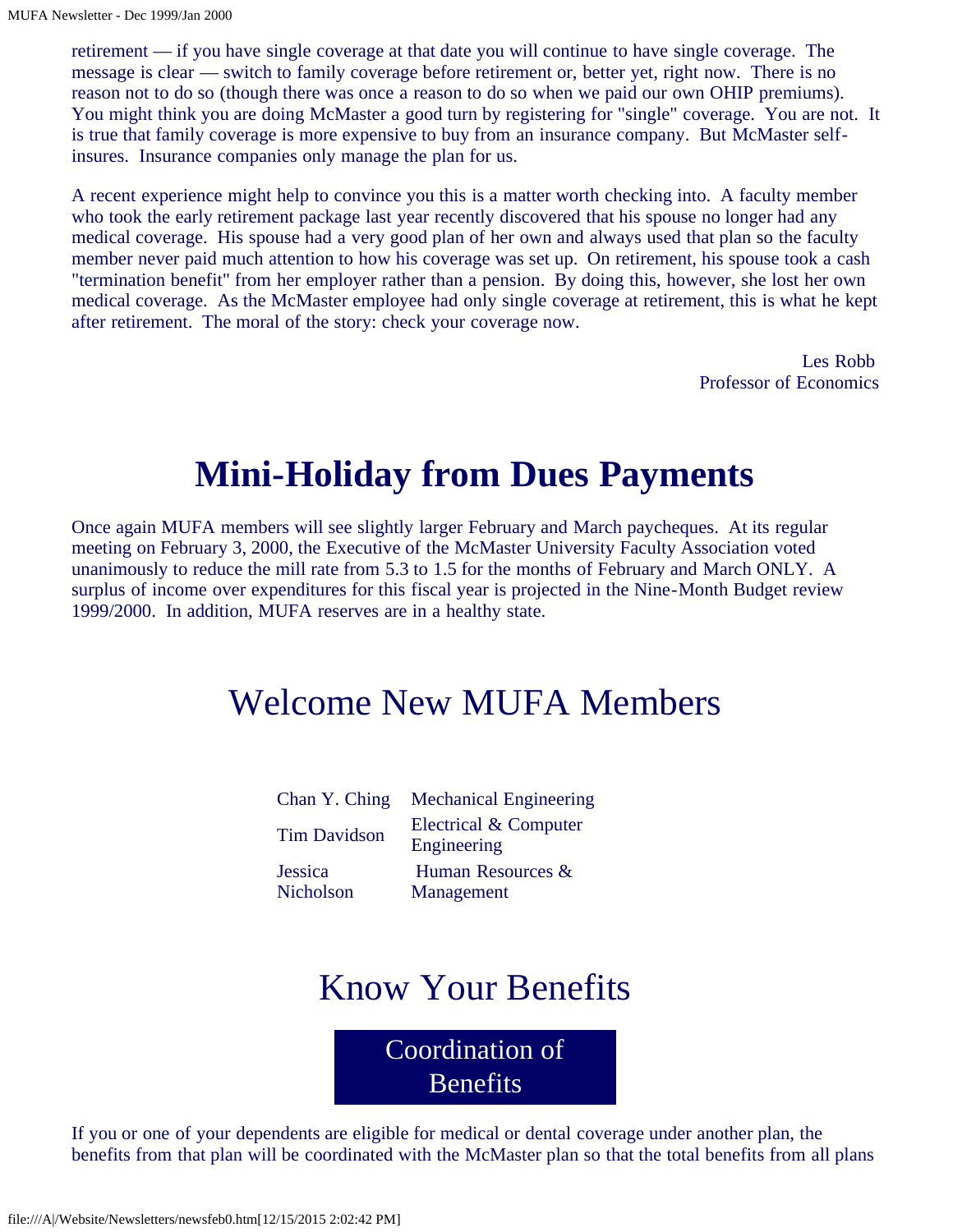will not exceed the expenses actually incurred.

You and your spouse should first submit your own claims through your respective employer's plan. Claims for dependent children should be submitted to the plan of the parent who has the earlier birth date in the calendar year (the year of birth is not considered). You may submit a claim to the plan of the other spouse for any amount which is not paid by the first plan. This applies even if both spouses work at McMaster.

If any claims are eligible for reimbursement from any government or automobile insurance plan, claims should first be submitted to that plan. The balance of the claim may then be submitted to the McMaster plan.

 $|2\rangle$ 

Imagine if instead of cryptic, geeky text strings, your computer produced error messages in Haiku....

> The Web site you seek cannot be located but endless others exist

Chaos reigns within. Reflect, repent, and reboot. Order shall return.

ABORTED effort: Close all that you have. You ask way too much.

First snow, then silence. This thousand dollar screen dies so beautifully

With searching comes loss and the presence of absence: "My Novel" not found.

A crash reduces your expensive computer to a simple stone.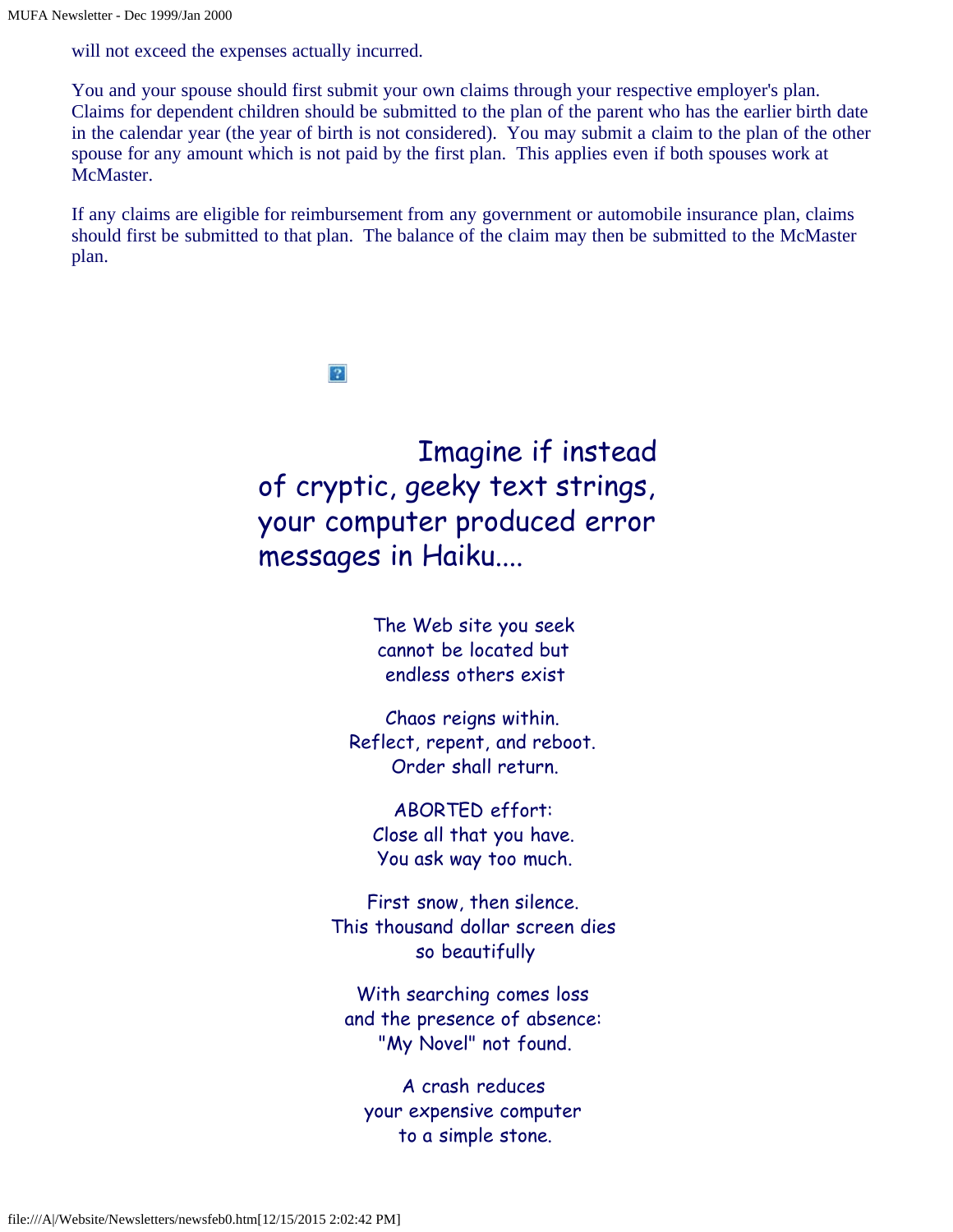Three things are certain: Death, taxes, and lost data. Guess which has occurred.

Out of memory. We wish to hold the whole sky, But we never will.

Serious error. All shortcuts have disappeared. Screen. Mind. Both are blank.

# **McMaster's Pension Plan**

### **A Performance Review**

#### **Actuarial Valuation of the Pension Plan as at July 1, 1999 Excerpts from Report to the Pension Trust Committee Prepared by William M. Mercer L**td.

When conducting a valuation on a going-concern basis, the relationship is determined between the respective values of assets and accumulated benefits, assuming the Plan will be maintained indefinitely.

**FINANCIAL POSITION:** The results of the valuation as at July 1, 1999, in comparison with those of the previous valuation as at July 1, 1998, are summarized as follows:

|                                           | July 1, 1999          | July 1, 1998          |
|-------------------------------------------|-----------------------|-----------------------|
| Actuarial value of assets                 | $\frac{1}{2}$ 915,416 | \$836,931             |
| (adjusted for in-transit items)           |                       |                       |
| <b>Actuarial liability</b>                |                       |                       |
| Present value of accrued benefits for:    |                       |                       |
| <b>Active Members</b>                     | \$338,016             | $\frac{$321,504}{}$   |
| Pensioners & Survivors                    | 256,302               | 244,203               |
| <b>Deferred Pensioners</b>                | 1,803                 | 1,701                 |
| <b>Additional Voluntary Contributions</b> | 105                   | 90                    |
| Inactive - status undecided               | 13,411                | 10,832                |
| <b>Total liability</b>                    | $\$609,637$           | $\frac{1}{5}$ 578,330 |
| FUNDING EXCESS (unfunded liability)       | \$305,779             | $\frac{1}{2}$ 258,601 |

#### **Financial Position - Going-Concern Basis (\$000's)**

**CURRENT SERVICE COST:** The estimated value of the benefits that will accrue on behalf of the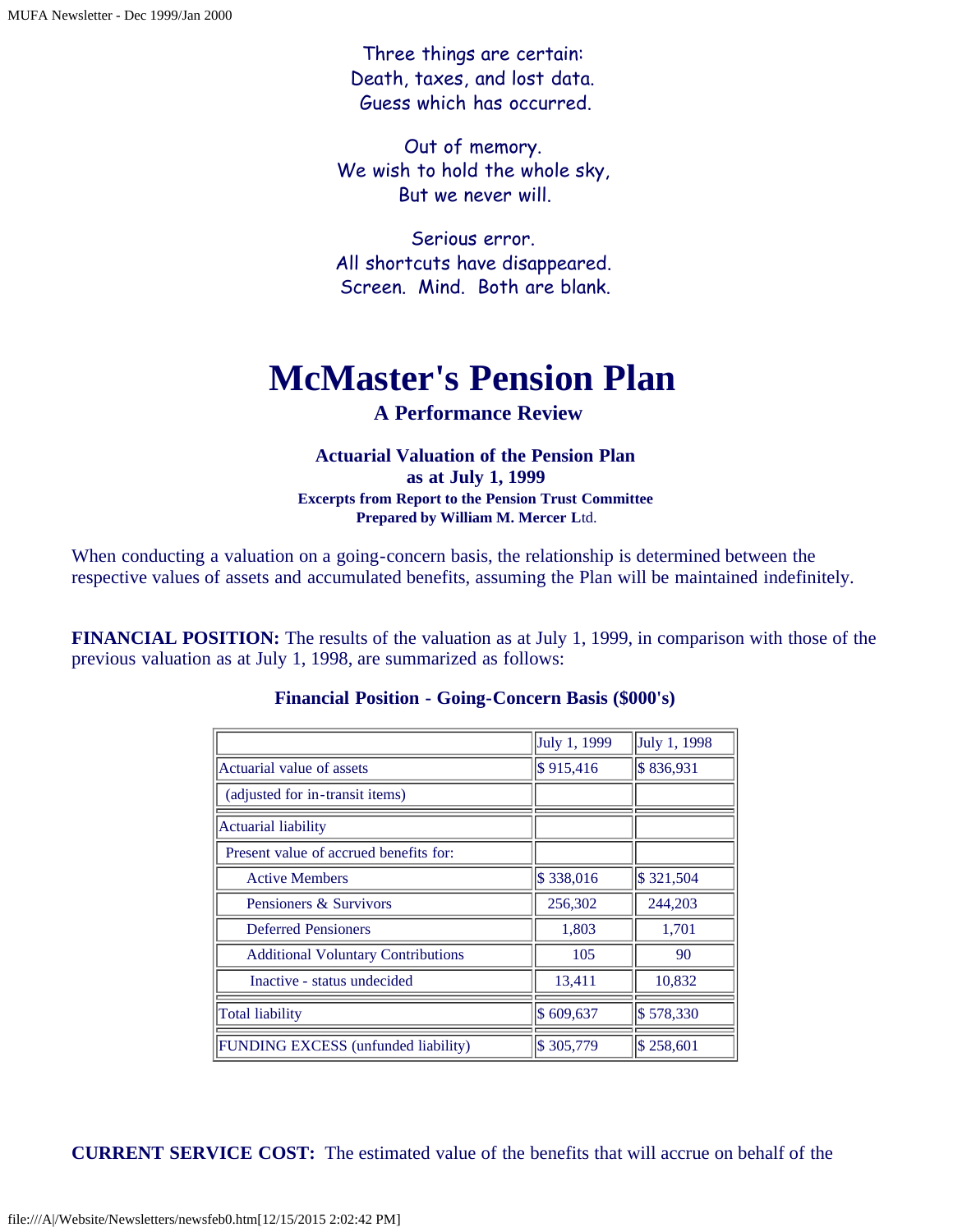active members during 1999/2000, in comparison with the corresponding value determined in the previous valuation as at July 1, 1998, is summarized below:

|                                                                                           | July 1,<br>1999 | July 1, 1998 |
|-------------------------------------------------------------------------------------------|-----------------|--------------|
| <b>Total Current Service Cost</b>                                                         | \$21,881        | \$20,988     |
| Estimated members' required<br>contributions*                                             | 5,721<br>ß.     | \$5,570      |
| Estimated employer's current service<br>cost                                              | \$16,160        | \$15,418     |
| Employer's current service cost<br>expressed as a percentage of<br>members' contributions | 282%            | 277%         |

#### **Employer's Current Service Cost (\$000's)**

 \*Members will contribute 50% of this amount during the 1998/1999 and 1999/2000 Plan years. The remainder will be funded through surplus assets in the Plan.

#### **MEMBERSHIP DATA:** Plan membership data is summarized below.

#### **Plan Membership**

|                              | July 1, 1999 | July 1, 1998 |  |
|------------------------------|--------------|--------------|--|
| <b>Active Members</b>        | 2,791        | 2,736        |  |
| Pensioners and Beneficiaries | 1,026        | 994          |  |
| Deferred Pensioners          | 59           | 60           |  |
| Inactive-Status Undecided    | 302          | 279          |  |
| <b>TOTAL MEMBERSHIP</b>      | 4,178        | 4,069        |  |

#### **Combined Managers: Asset Commitment Comparables**

|                                |       | Market   | Value             | Asset             | Mix   |     |                 |       |          |
|--------------------------------|-------|----------|-------------------|-------------------|-------|-----|-----------------|-------|----------|
|                                | Jun98 | Sep 98   | Dec <sub>98</sub> | Mar <sub>99</sub> | Jun99 |     | $\parallel$ Min | Bench | Max      |
|                                | $\%$  | $\%$     | $\%$              | $\%$              | $\%$  |     | $\%$            | $\%$  | $\%$     |
| <b>EQUITIES</b>                |       |          |                   |                   |       |     |                 |       |          |
| Canadian (JF/Linc)             | 16.7  | 17.9     | 18.1              | 18.8              | 19.2  |     |                 |       |          |
| Canadian (Index)               | 12.1  | $10.1^3$ | 10.8              | 11.1              | 11.5  |     |                 |       |          |
| <b>Total Canadian</b>          | 28.8  | 28.0     | 28.9              | 29.9              | 30.7  | o o | 25              | 35    | 60       |
| U.S. (JF/Linc)                 | 11.4  | 10.6     | 11.5              | 9.8               | 10.1  |     |                 | 10    |          |
| U.S. (Derivative) <sup>1</sup> | 5.5   | 5.4      | 6.0               | 6.3               | 6.5   |     |                 |       |          |
| <b>Non-North American</b>      | 10.1  | 9.8      | 10.7              | 10.7              | 10.6  |     |                 | 10    |          |
| <b>Total Foreign</b>           | 27.0  | 25.8     | $28.2^3$          | 26.8              | 27.2  |     | <b>10</b>       | 20    | $25^{2}$ |
|                                |       |          |                   |                   |       | пп  |                 |       |          |